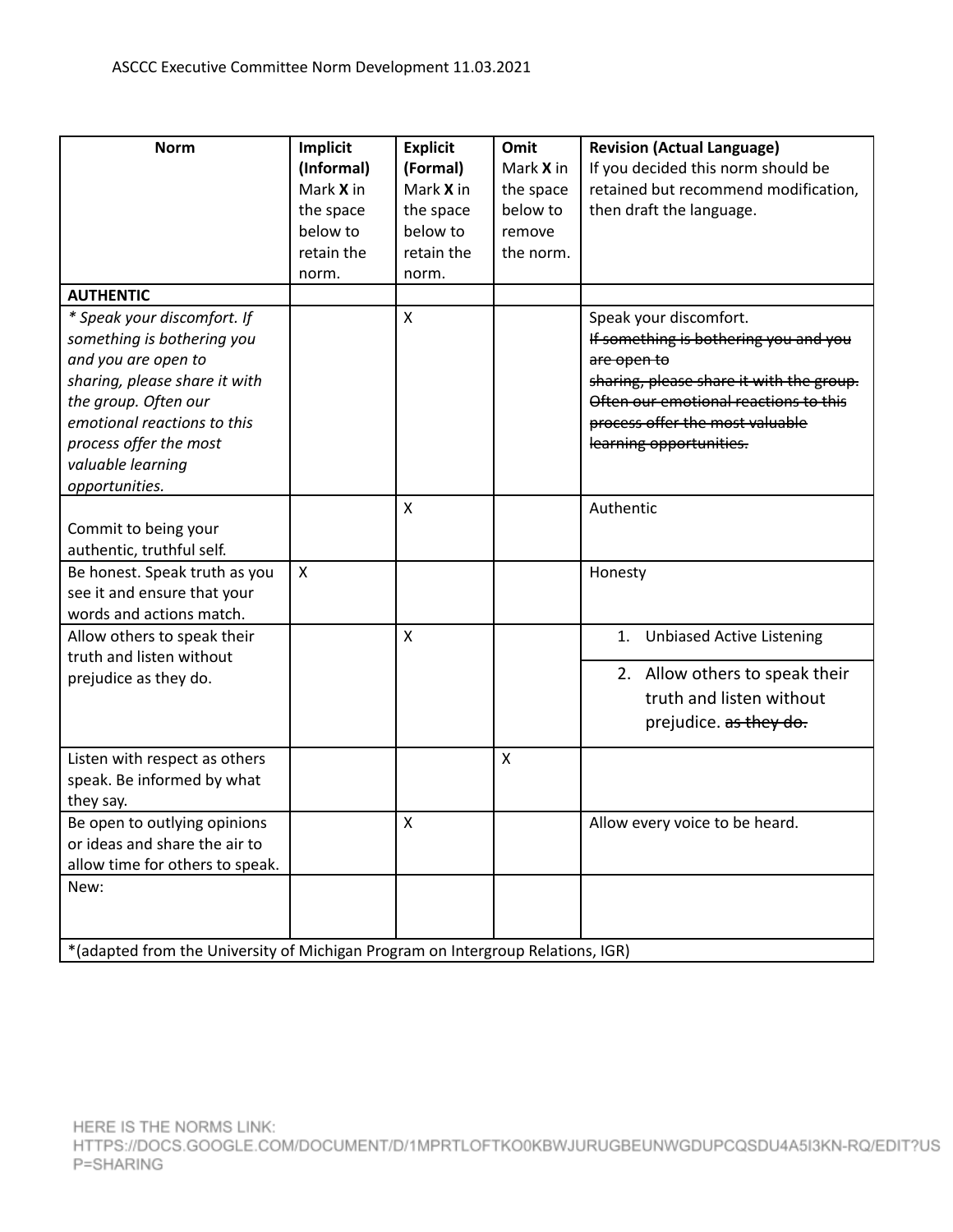| <b>Norm</b>                     | Implicit             | <b>Explicit</b> | Omit      | <b>Revision (Actual Language)</b>        |
|---------------------------------|----------------------|-----------------|-----------|------------------------------------------|
|                                 | (Informal)           | (Formal)        | Mark X in | If you decided this norm should be       |
|                                 | Mark <b>X</b> in the | Mark X in       | the space | retained but recommend modification,     |
|                                 |                      |                 | below to  |                                          |
|                                 | space below          | the space       |           | then draft the language.                 |
|                                 | to retain the        | below to        | remove    |                                          |
|                                 | norm.                | retain the      | the       |                                          |
|                                 |                      | norm.           | norm.     |                                          |
| <b>Practice Self-Awareness,</b> |                      |                 |           |                                          |
| <b>Presence, and Patience</b>   |                      |                 |           |                                          |
| Be true to yourself. We want    |                      |                 |           |                                          |
| to create an atmosphere for     |                      |                 |           |                                          |
| open, honest exchange.          |                      |                 |           |                                          |
| Be mindful of your own          |                      |                 |           | Forgive (replace with patience)          |
| possible assumptions or         |                      |                 |           | someone if they fall short or express    |
| biases, reflect on them, and    |                      |                 |           | bias.                                    |
| set them aside. Forgive         |                      |                 |           |                                          |
| someone if they fall short or   |                      |                 |           |                                          |
| express bias.                   |                      |                 |           |                                          |
| Be positive and respectful      |                      |                 |           |                                          |
| when speaking of others         |                      |                 |           |                                          |
| (e.g., if the person heard      |                      |                 |           |                                          |
| what you                        |                      |                 |           |                                          |
| said would it be hurtful)       |                      |                 |           |                                          |
| Forgive yourself if you need    |                      |                 |           | Forgive yourself if you need to stop,    |
| to stop, rewind, and change     |                      |                 |           | rewind, and change your mind.            |
| your mind.                      |                      |                 |           |                                          |
| Practice patience when          |                      |                 |           | Practice patience when others dig        |
| others dig deeper or change     |                      |                 |           | deeper (I think this may refer to others |
| their minds.                    |                      |                 |           | asking questions???) or change their     |
|                                 |                      |                 |           | minds.                                   |
| Be mindful when                 |                      |                 |           | Be mindful when communicating. Be        |
| communicating. Be mindful       |                      |                 |           | mindful of behaviors that may appear     |
| of behaviors that may appear    |                      |                 |           | to be a macroaggression and passive      |
| to be a macroaggression and     |                      |                 |           | aggressive behaviors. New or better      |
| passive aggressive behaviors.   |                      |                 |           | terms here?                              |
| Recognize your potential        |                      |                 |           |                                          |
| attachment to issues. Bring     |                      |                 |           |                                          |
|                                 |                      |                 |           |                                          |
| options and interests to the    |                      |                 |           |                                          |
| group for discussion and be     |                      |                 |           |                                          |
| open to other possibilities.    |                      |                 |           |                                          |
| New:                            |                      |                 |           |                                          |

HERE IS THE NORMS LINK: HTTPS://DOCS.GOOGLE.COM/DOCUMENT/D/1MPRTLOFTKO0KBWJURUGBEUNWGDUPCQSDU4A5I3KN-RQ/EDIT?US P=SHARING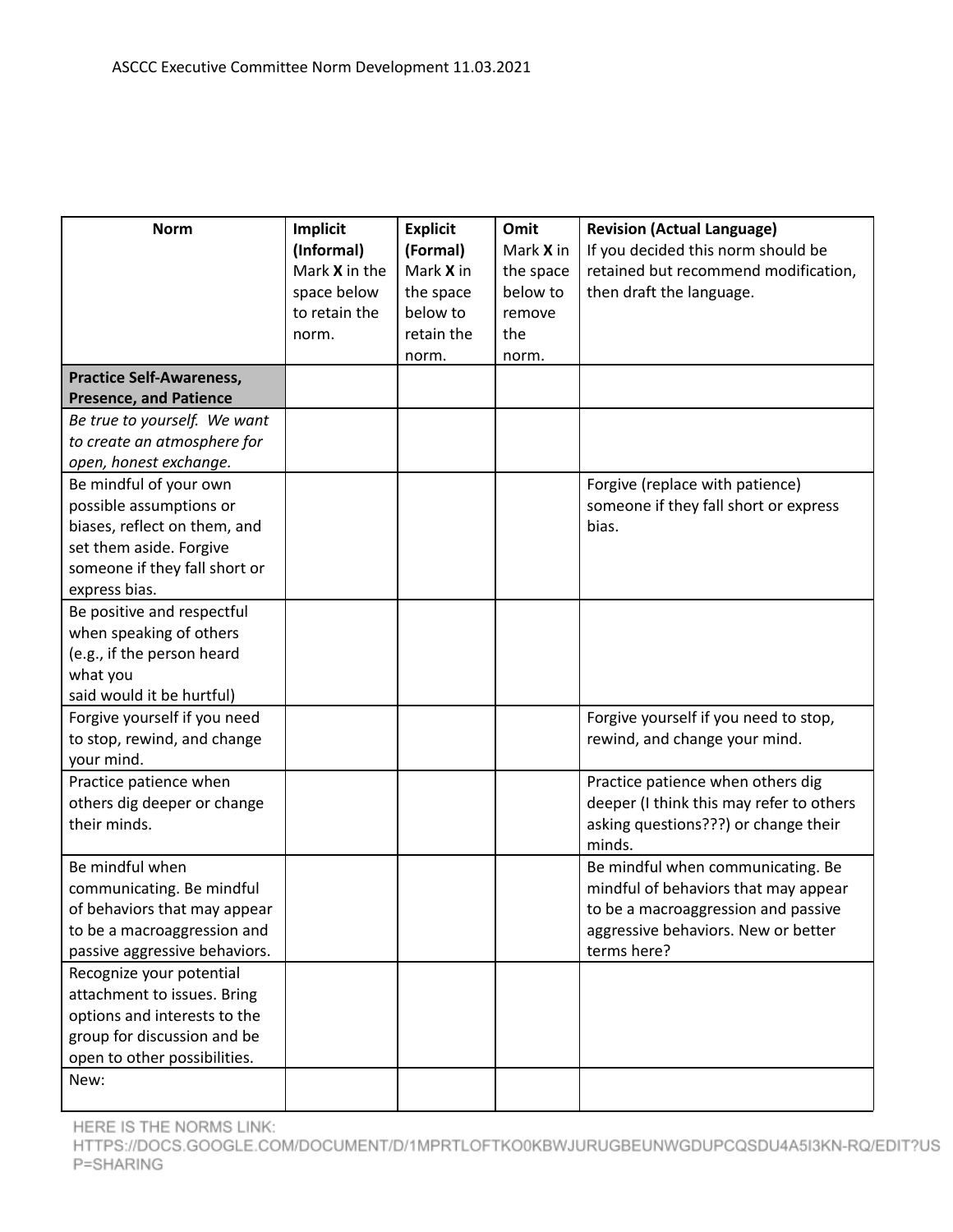| *(adapted from the University of Michigan Program on Intergroup Relations, IGR) |  |  |  |  |  |  |
|---------------------------------------------------------------------------------|--|--|--|--|--|--|

|                                     |                      |                 | Omit      | <b>Revision (Actual Language)</b>    |
|-------------------------------------|----------------------|-----------------|-----------|--------------------------------------|
| <b>Norm</b>                         | Implicit             | <b>Explicit</b> |           |                                      |
|                                     | (Informal)           | (Formal)        | Mark X in | If you decided this norm should be   |
|                                     | Mark <b>X</b> in the | Mark X in       | the space | retained but recommend modification, |
|                                     | space below          | the space       | below to  | then draft the language.             |
|                                     | to retain the        | below to        | remove    |                                      |
|                                     | norm.                | retain the      | the norm. |                                      |
|                                     |                      | norm.           |           |                                      |
| <b>Collegiality, Criticism, and</b> |                      |                 |           |                                      |
| <b>Feedback</b>                     |                      |                 |           |                                      |
| *Commit to learning from            |                      |                 |           |                                      |
| each other. Listen to each          |                      |                 |           |                                      |
| other and acknowledge               |                      |                 |           |                                      |
| that we all come from               |                      |                 |           |                                      |
| different backgrounds, skills,      |                      |                 |           |                                      |
| interests, abilities, and           |                      |                 |           |                                      |
| values.                             |                      |                 |           |                                      |
| We realize that it is these very    |                      |                 |           |                                      |
| differences that will increase      |                      |                 |           |                                      |
| our awareness and                   |                      |                 |           |                                      |
| understanding through this          |                      |                 |           |                                      |
| process.                            |                      |                 |           |                                      |
| *Acknowledge each other's           |                      |                 |           |                                      |
| experiences We will not             |                      |                 |           |                                      |
| devalue people for                  |                      |                 |           |                                      |
| their experiences, lack of          |                      |                 |           |                                      |
| experiences, or difference in       |                      |                 |           |                                      |
| interpretation of those             |                      |                 |           |                                      |
| experiences.                        |                      |                 |           |                                      |
| *Trust that others are doing        |                      |                 |           |                                      |
| the best they can We will try       |                      |                 |           |                                      |
| not to 'freeze                      |                      |                 |           |                                      |
| people in time' but leave           |                      |                 |           |                                      |
| space for everyone to learn         |                      |                 |           |                                      |
| and change through our              |                      |                 |           |                                      |
| interactions with one               |                      |                 |           |                                      |
| another.                            |                      |                 |           |                                      |
| *Challenge the idea and not         |                      |                 |           |                                      |
| the person If we wish to            |                      |                 |           |                                      |
| challenge something                 |                      |                 |           |                                      |
| that has been said, we will         |                      |                 |           |                                      |
| challenge the idea or the           |                      |                 |           |                                      |
| practice referred to, not the       |                      |                 |           |                                      |

HERE IS THE NORMS LINK: HTTPS://DOCS.GOOGLE.COM/DOCUMENT/D/1MPRTLOFTKO0KBWJURUGBEUNWGDUPCQSDU4A5I3KN-RQ/EDIT?US P=SHARING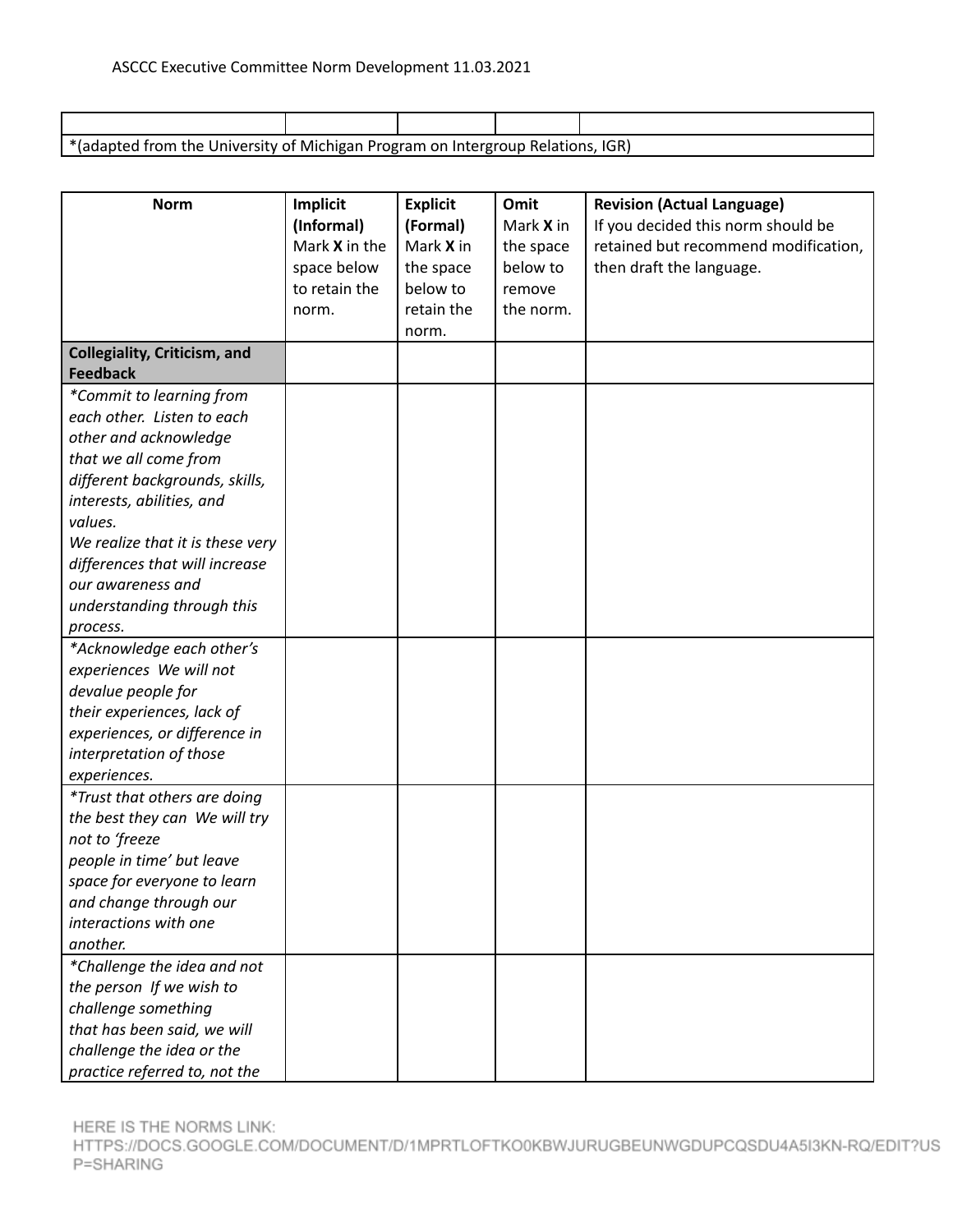| individual sharing this idea or<br>practice.                                                                                                                 |                                                                                  |                                                                                          |                                                                          |                                                                                                                                             |
|--------------------------------------------------------------------------------------------------------------------------------------------------------------|----------------------------------------------------------------------------------|------------------------------------------------------------------------------------------|--------------------------------------------------------------------------|---------------------------------------------------------------------------------------------------------------------------------------------|
|                                                                                                                                                              |                                                                                  |                                                                                          |                                                                          |                                                                                                                                             |
| Collegiality, Criticism, and<br><b>Feedback Continued</b>                                                                                                    | Implicit<br>(Informal)<br>Mark X in the<br>space below<br>to retain the<br>norm. | <b>Explicit</b><br>(Formal)<br>Mark X in<br>the space<br>below to<br>retain the<br>norm. | <b>Omit</b><br>Mark X in<br>the space<br>below to<br>remove<br>the norm. | <b>Revision (Actual Language)</b><br>If you decided this norm should be<br>retained but recommend modification,<br>then draft the language. |
| Critique, with respect and<br>humility, not maliciousness                                                                                                    |                                                                                  |                                                                                          |                                                                          |                                                                                                                                             |
| When an issue or conflict<br>arises, engage individuals<br>directly to resolve the issue<br>or conflict.                                                     |                                                                                  |                                                                                          |                                                                          |                                                                                                                                             |
| Support others to find a<br>positive way to express<br>concerns or conflict and to<br>find resolution.                                                       |                                                                                  |                                                                                          |                                                                          |                                                                                                                                             |
| Be a trusted ally who can be a<br>sounding board and will help<br>you redirect negativity into<br>positive action.                                           |                                                                                  |                                                                                          |                                                                          |                                                                                                                                             |
| Recognize that we represent<br>are more than one opinion or<br>position and avoid labeling or<br>stereotyping someone based<br>on past decisions or opinions |                                                                                  |                                                                                          |                                                                          |                                                                                                                                             |
| Honor experience,<br>knowledge, and the diversity<br>of our perspectives                                                                                     |                                                                                  |                                                                                          |                                                                          |                                                                                                                                             |
| New:                                                                                                                                                         |                                                                                  |                                                                                          |                                                                          |                                                                                                                                             |
| *(adapted from the University of Michigan Program on Intergroup Relations, IGR)                                                                              |                                                                                  |                                                                                          |                                                                          |                                                                                                                                             |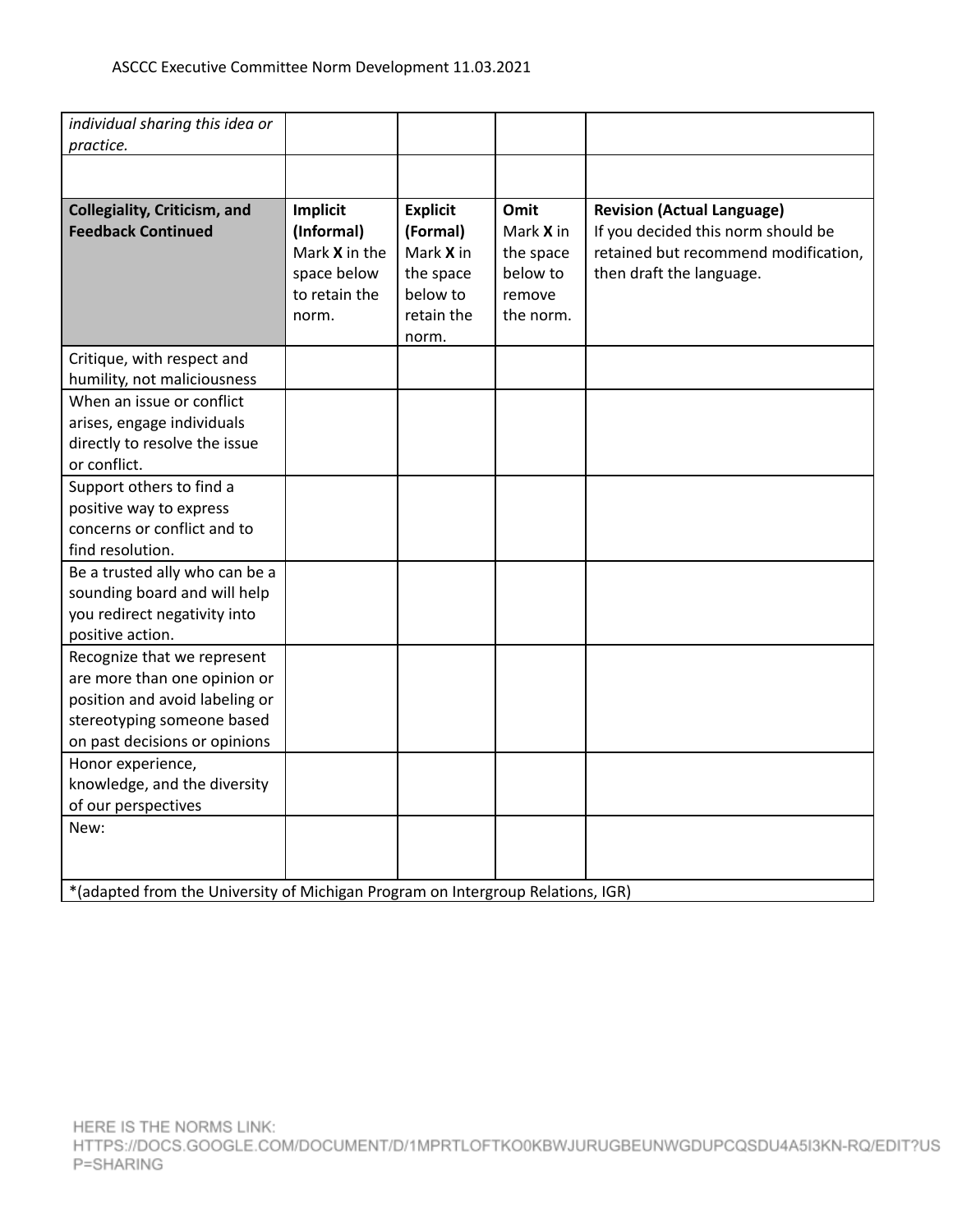| <b>Norm</b>                                                                     | Implicit      | <b>Explicit</b> | Omit                 | <b>Revision (Actual Language)</b> |  |
|---------------------------------------------------------------------------------|---------------|-----------------|----------------------|-----------------------------------|--|
|                                                                                 | (Informal)    | (Formal)        | Mark <b>X</b> in the | If you decided this norm should   |  |
|                                                                                 | Mark X in the | Mark X in the   | space below          | be retained but recommend         |  |
|                                                                                 | space below   | space below     | to remove the        | modification, then draft the      |  |
|                                                                                 | to retain the | to retain the   | norm.                | language.                         |  |
|                                                                                 | norm.         | norm.           |                      |                                   |  |
| Honor the Space and the                                                         |               |                 |                      |                                   |  |
| <b>Dedication of The</b>                                                        |               |                 |                      |                                   |  |
| <b>Committee</b>                                                                |               |                 |                      |                                   |  |
| *Step Up, Step Back Be                                                          |               |                 |                      |                                   |  |
| mindful of taking up much                                                       |               |                 |                      |                                   |  |
| more space than others.                                                         |               |                 |                      |                                   |  |
| On the same note,                                                               |               |                 |                      |                                   |  |
| empower yourself to speak                                                       |               |                 |                      |                                   |  |
| up when others are                                                              |               |                 |                      |                                   |  |
| dominating                                                                      |               |                 |                      |                                   |  |
| the conversation.                                                               |               |                 |                      |                                   |  |
| Give thought and attention                                                      |               |                 |                      |                                   |  |
| to innovative ideas during a                                                    |               |                 |                      |                                   |  |
| meeting and avoid making                                                        |               |                 |                      |                                   |  |
| rapid                                                                           |               |                 |                      |                                   |  |
| decisions or reacting to an                                                     |               |                 |                      |                                   |  |
| idea too quickly or                                                             |               |                 |                      |                                   |  |
| derisively.                                                                     |               |                 |                      |                                   |  |
| Establish clarity between                                                       |               |                 |                      |                                   |  |
| what comments should be                                                         |               |                 |                      |                                   |  |
| kept in confidence and                                                          |               |                 |                      |                                   |  |
| what can be expressed                                                           |               |                 |                      |                                   |  |
| outside the meeting.                                                            |               |                 |                      |                                   |  |
| Respect that shared                                                             |               |                 |                      |                                   |  |
| expectation of privacy.                                                         |               |                 |                      |                                   |  |
| Acknowledge and celebrate                                                       |               |                 |                      |                                   |  |
| the work of all of the                                                          |               |                 |                      |                                   |  |
| <b>Executive Committee</b>                                                      |               |                 |                      |                                   |  |
| members and                                                                     |               |                 |                      |                                   |  |
| Staff                                                                           |               |                 |                      |                                   |  |
| Praise publicly and provide                                                     |               |                 |                      |                                   |  |
| constructive criticism and                                                      |               |                 |                      |                                   |  |
| other critique privately.                                                       |               |                 |                      |                                   |  |
| New:                                                                            |               |                 |                      |                                   |  |
| *(adapted from the University of Michigan Program on Intergroup Relations, IGR) |               |                 |                      |                                   |  |